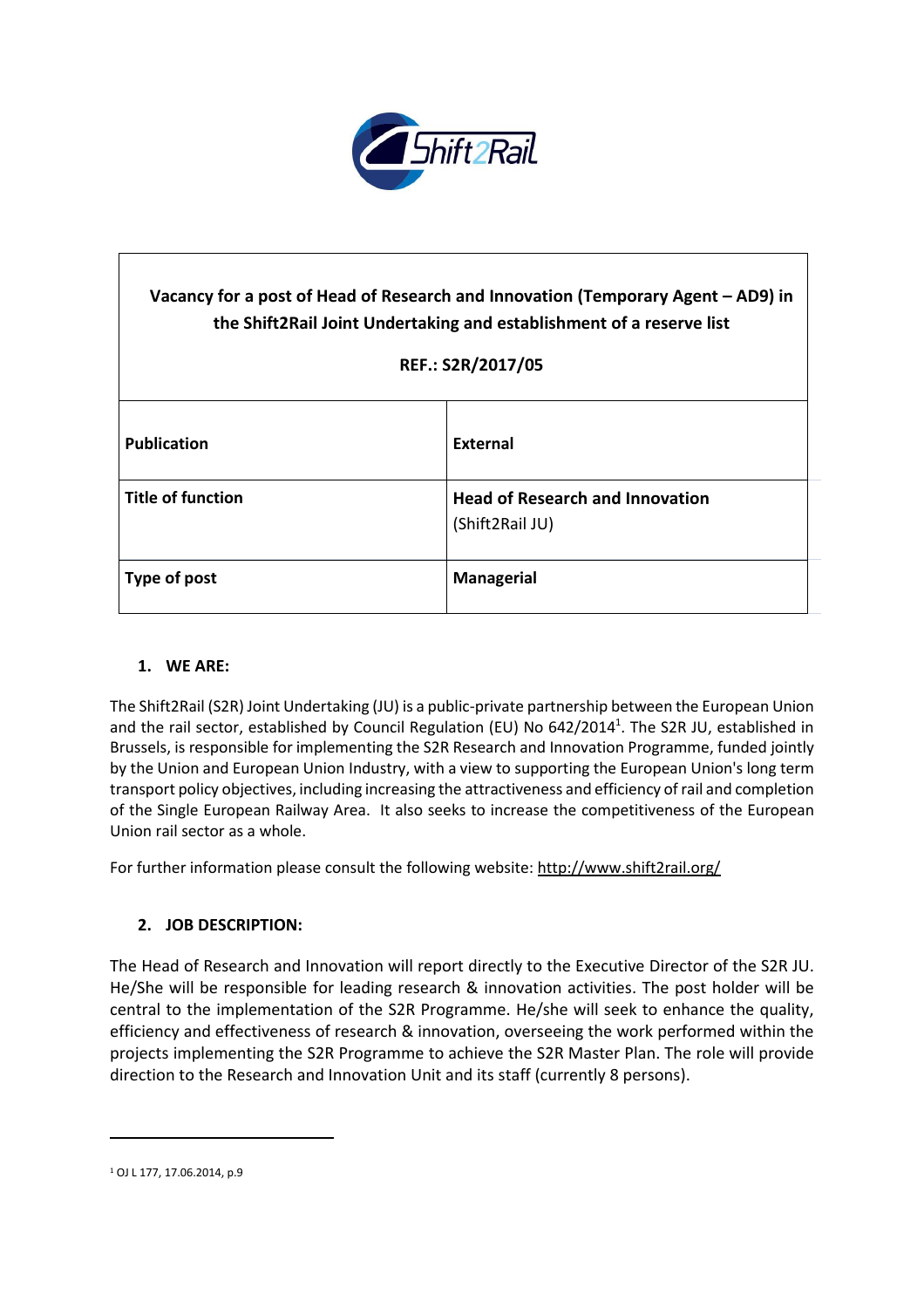Under the supervision of the Executive Director, the Head of Research and Innovation is responsible for:

- Planning R&I activities and developing the relative work plans;
- Managing the implementation of projects under S2R Programme and ensuring resources are used in the most efficient, effective and economic manner;
- Ensuring the coordination of activities between the S2R Innovation Programmes/CCA and monitoring their progress to achieve the objectives of the S2R JU;
- In collaboration with the Head of Administration and Finance Unit, preparing and managing the different steps needed to implement the Programme – calls for proposals and/or tenders – from their planning to the conclusion of the relevant agreements/contracts; ensuring subsequent periodic monitoring and follow-up of projects, preparing technical and financial reports in view to the reporting to the Governing Board;
- Developing, motivating and managing a diverse and multidisciplinary team;
- Representing the Unit and/or the JU in meetings, working groups etc.;
- Keeping Unit staff informed on all strategic and operational aspects affecting the work of the unit, providing feedback and maintaining close and effective communication with them;
- Keeping constructive relations with the S2R Members and stakeholders, as relevant;
- Taking on additional tasks as required in the interest of the service.

### **3. WE LOOK FOR:**

### **A) Eligibility criteria**

 $\overline{a}$ 

Candidates will be considered eligible for selection on the basis of the following formal criteria to be fulfilled by the deadline for applications:

1. To have a level of education which corresponds to completed university studies<sup>2</sup> attested by a diploma when the normal period of university is 4 years or more **Or**

To have a level of education which corresponds to completed university studies attested by a diploma and at least one year of appropriate professional experience when the normal period of university is 3 years;

2. In addition the above, to have an appropriate professional experience<sup>3</sup> of **at least 12 years;**

<sup>&</sup>lt;sup>2</sup> Only study titles that have been awarded in EU Member States or that are subject to the equivalence certificates issued by the authorities in the said Member States shall be taken into consideration;

<sup>&</sup>lt;sup>3</sup> Only appropriate professional experience acquired after achieving the minimum qualification stated in A.1 shall be considered. Where additional periods of training and study are accompanied by periods of professional activity, only the lattershall be considered as professional experience. Compulsory military service or equivalent civilian service accomplished after achieving the minimum qualification stated in A.1. shall be taken into consideration. Internships will be taken into consideration if they are paid. Professional activities pursued part-time shall be calculated pro rata, on the basis of the percentage of full-time hours worked. A given period may be counted only once.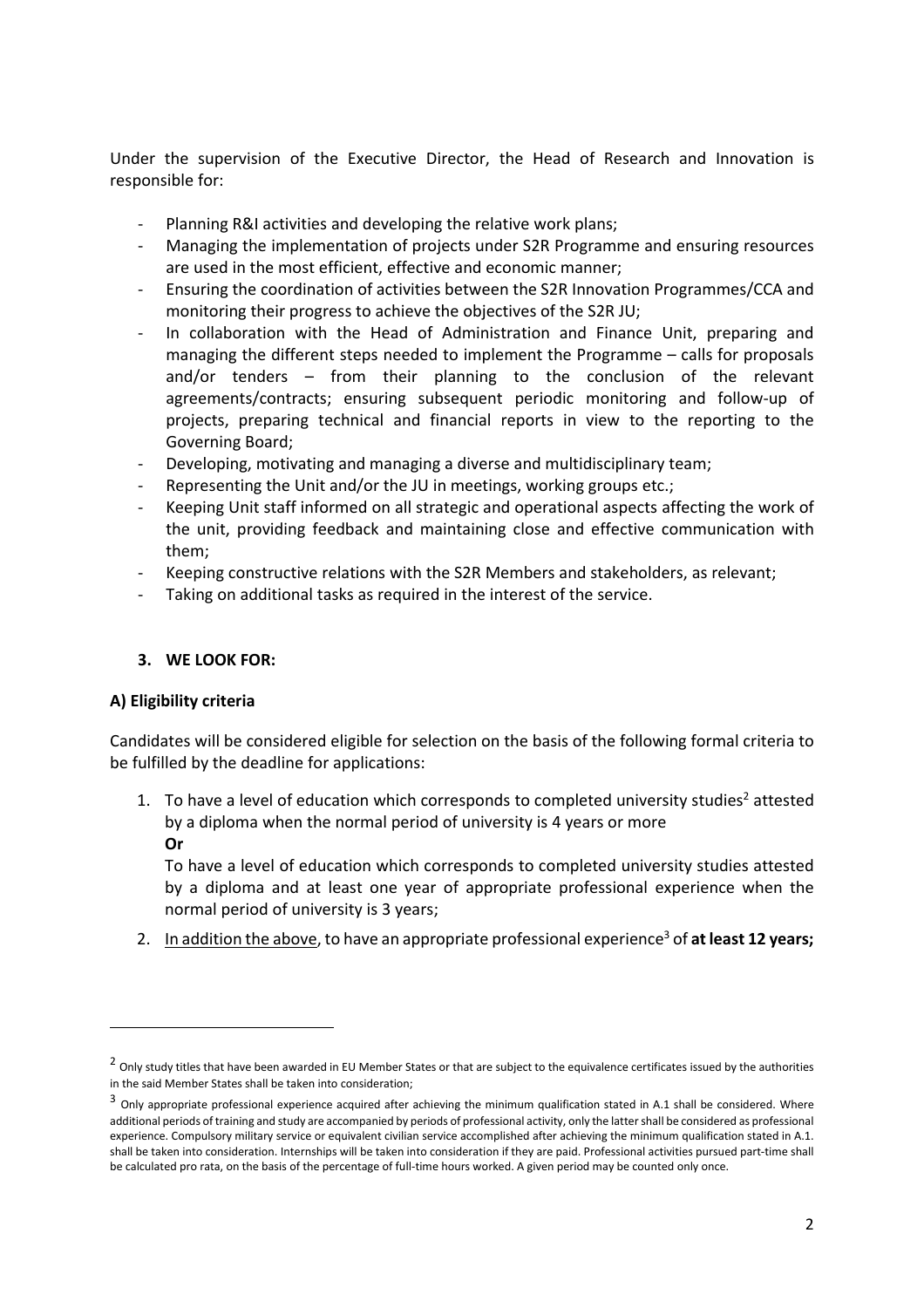- 3. To have a thorough knowledge of one of the official languages of the EU and a satisfactory knowledge of a second of these languages to the extent necessary to perform his/her duties;
- 4. Be a national of a Member State of the European Union;
- 5. To be entitled to his or her full rights as a citizen;
- 6. To have fulfilled any obligations imposed by the applicable laws concerning military service;
- 7. To meet the character requirements for the duties involved;
- 8. To be physically fit to perform the duties linked to the post.<sup>4</sup>

## **B) Selection criteria**

Successful candidates should have:

## **1) Essential qualifications and experience**

- Proven work experience in coordinating, managing and monitoring large industrial research projects with multiple actors in a national, European and/or international environment and involving funding from public sources;
- Excellent knowledge of EU transport policy and the Horizon 2020 research agenda;
- Professional experience with research and innovation in the field of activities of Shift2Rail and familiarity with regulatory policy and practice relevant to the Joint Undertaking's fields of action;
- At least 5 years professional experience in a role as team leader or equivalent;
- Very good knowledge of written and spoken English;

### **2) Advantageous qualifications and experience**

- Excellent knowledge of the organization, structure and working procedures of the European Union, itsinstitutions and decision making processes, in particular related to the EU research and transport policies;
- Experience in the rail sector;
- Work experience in an EU institution or body and/or another international organization;

### **3) Behavioral competences**

 $\ddot{\phantom{a}}$ 

- Motivation open and positive attitude;
- Leadership and people management skills;
- Managerial, planning and organizational skills;

 $^4$  Before the appointment, a successful candidate shall be medically examined by one of the European Institutions' medical officers in order that Shift2Rail may be satisfied that he/she fulfils the requirement of article 28 (e) of the Staff Regulations of Officials of the European Union.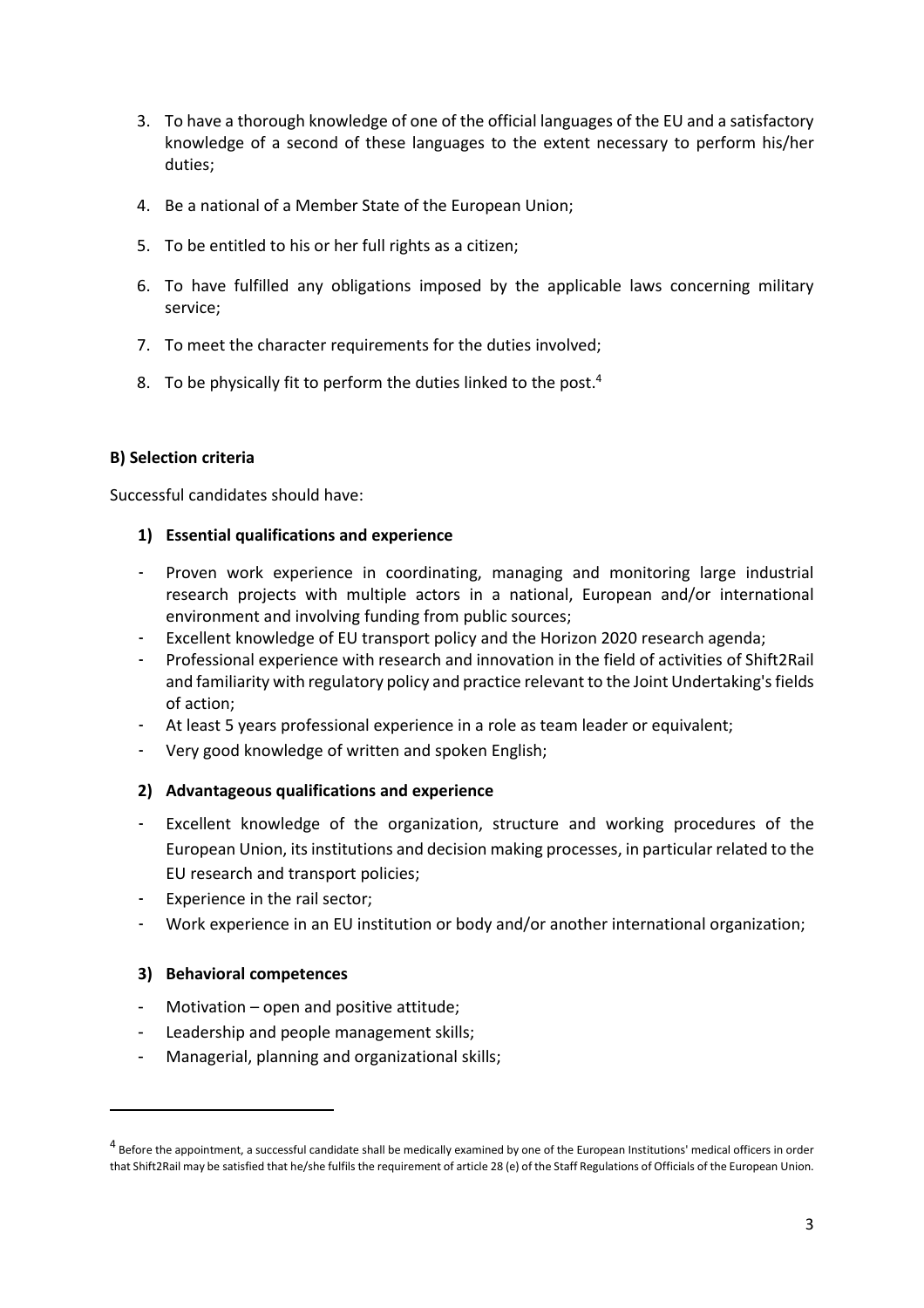- Self-control under pressure in demanding situations and ability to handle many simultaneous tasks;
- Excellent communication and negotiation skills;
- High sense of discretion and confidentiality.

# **4. INDEPENDENCE AND DECLARATION OF INTERESTS**

The Head of Research and Innovation will be required to make a declaration of commitment to act independently in the public interest and to make a declaration in relation to interests which might be considered prejudicial to his/her independence.

# **5. SELECTION PROCEDURE**

The selection procedure includes the following steps:

- After registration, each application will be checked in order to verify that it meets the eligibility criteria;
- All eligible applications will be evaluated by a Selection Committee based on the selection criteria defined in this vacancy notice;
- The best-qualified candidates, those who obtained the highest number of points within the evaluation, will be short-listed for a written test and an interview, both aiming at assessing the Selection criteria as described above;
- During the interview, the Selection Committee will examine each candidate's profile and will assess their relevancy to the post. The minimum threshold to pass the written test and the interview is 50% of the total points allocated to each one of them. Passing the written test and the interview does not guarantee inclusion on the reserve list;
- Candidates will be requested to bring with them on the day of the interview and written test photocopies of all the supporting documents for their educational qualifications and employment necessary to prove that they meet the eligibility criteria. S2R JU has the right to disqualify applicants who fails to submit all the required documents;
- Candidates selected on the basis of the outcome of the interview and written test may be invited to an assessment centre run by external consultants;
- Following the written tests and the interviews, the Selection Committee will recommend to the Appointing Authority the most suitable candidate(s) for the post to be placed on a reserve list. Inclusion on the reserve list does not guarantee recruitment. The maximum number of candidates to be put on the reserve list is set at 10;
- The reserve list will be presented to the Executive Director who may decide to convene a second interview and ultimately will appoint the successful candidate to the post.

The reserve list will be valid until 31/12/2018. Its validity may be extended by the decision of the Executive Director.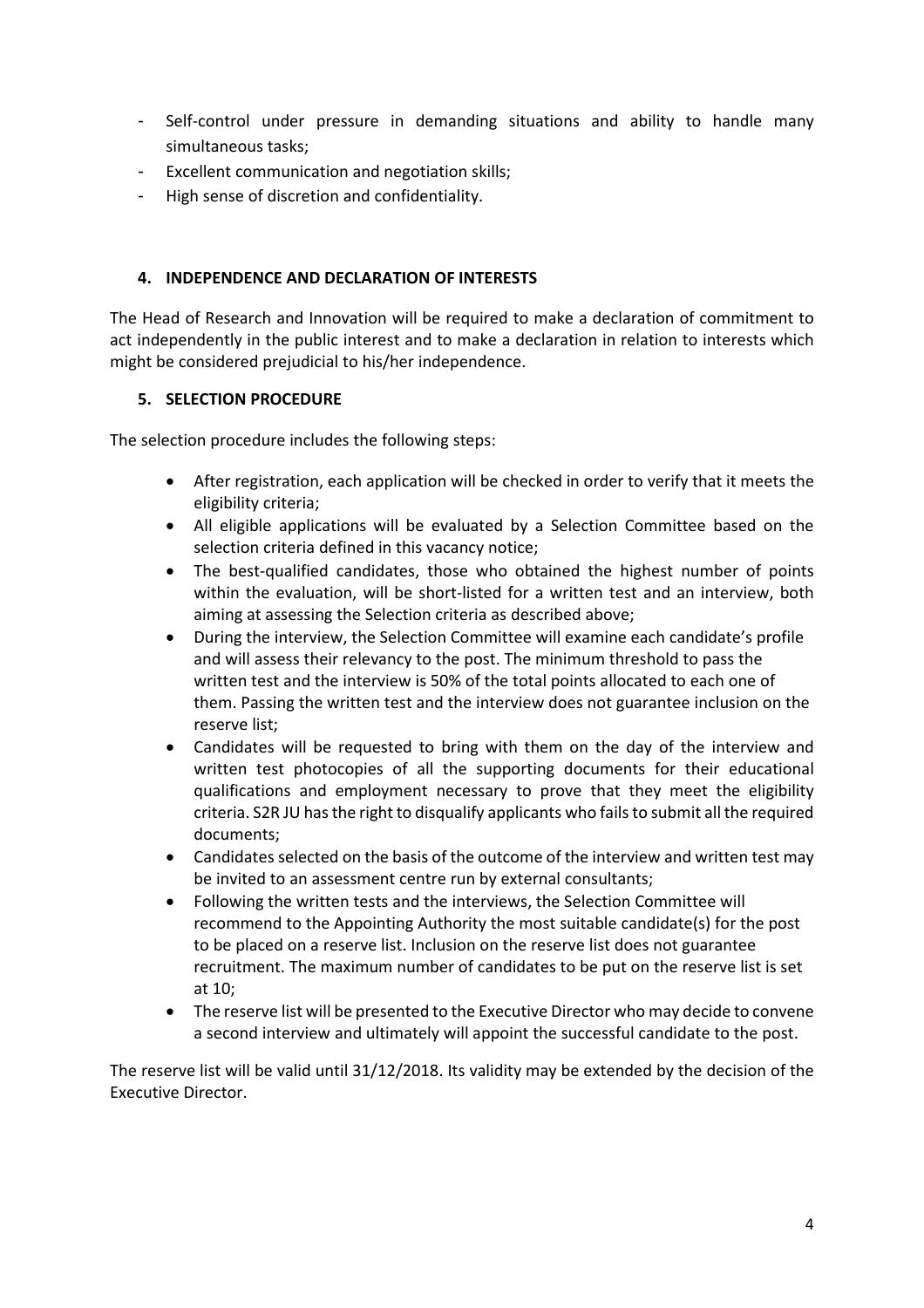## **6. EQUAL OPPORTUNITIES**

The S2R JU, as a European Union body, applies a policy of equal opportunities and nondiscrimination in accordance with Article 1d of the Staff Regulations.

## **7. CONDITIONS OF EMPLOYMENT**

The successful candidates will be appointed by the Executive Director of the S2U JU as a temporary agent AD9 pursuant to Article 2(f) of the Conditions of Employment of Other Servants of the European Union for a period of 5 years, which may be renewed.

Expected starting date: as soon as possible.

Candidates should note the requirement under the Conditions of Employment of Other Servants for all new staff to complete successfully a probationary period.

## **8. PAY AND WELFARE BENEFITS**

The pay of staff members consists of a basic salary supplemented with specific allowances, including expatriation or family allowances. The provisions guiding the calculation of these allowances can be consulted in the Conditions of Employment of Other Servants available at the following address:

### <http://eur-lex.europa.eu/LexUriServ/LexUriServ.do?uri=CONSLEG:1962R0031:20140101:EN:PDF>

Salaries are exempted from national tax, instead a Community tax at source is paid. The place of employment is Brussels, where the Joint Undertaking is based.

### **9. APPLICATION PROCEDURE**

 $\ddot{\phantom{a}}$ 

For applications to be valid, candidates must submit:

- a detailed **curriculum vitae** in European CV format in English<sup>5</sup>. The CV must imperatively refer to the job requirements as listed in the present vacancy notice.
- a letter of motivation (1 page maximum) in English<sup>6</sup> explaining why the candidate is interested in the post and what her/his added value would be if selected, in relation to the job requirements listed in the present vacancy notice.

Applications should be sent by email to [jobs@shift2rail.europa.eu](mailto:jobs@shift2rail.europa.eu) with the following subject line: '**SURNAME\_Name\_S2R.2017.05**

Supporting documents (e.g. certified copies of degrees/diplomas, references, proof of experience etc.) should not be sent at this stage but must be submitted at a later stage of the procedure if requested.

<sup>&</sup>lt;sup>5</sup> The Selection Committee will ensure that no undue advantage is given to native speakers of this language.

<sup>&</sup>lt;sup>6</sup> The Selection Committee will ensure that no undue advantage is given to native speakers of this language.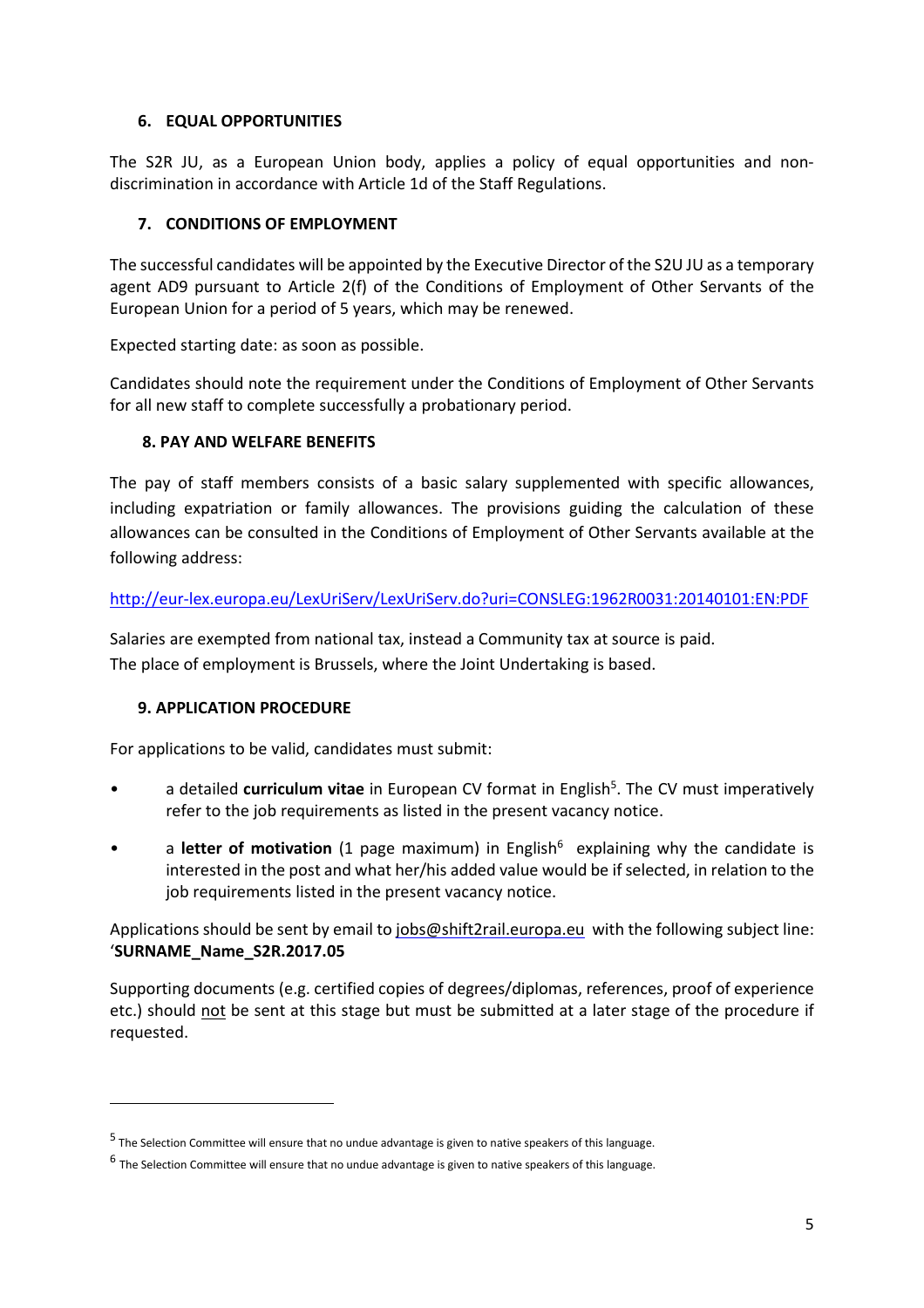In order to facilitate the selection process, all communications to candidates concerning this vacancy will be in English.

If at any stage in the procedure it is established that any of the information a candidate provided is incorrect, the candidate in question will be disqualified.

### **10. CLOSING DATE**

Applications must be sent no later than **31/01/2018**, **17h00 Brussels time**. Applications sent after this date will not be considered.

## **11. IMPORTANT INFORMATION FOR APPLICANTS**

Applicants are reminded that the work of the selection committee is confidential. It is forbidden for applicants to make direct or indirect contact with members of these committees, or for anybody to do so, on their behalf.

### **12. APPEAL PROCEDURE**

If a candidate considers that he/she has been adversely affected by a particular decision, he/she can:

▪ lodge a complaint under Article 90(2) of the Staff Regulations of Officials of the European Union and Conditions of employment of other servants of the European Union, at the following address:

Shift2Rail Joint Undertaking Human Resources Department Avenue de la Toison d'Or, 56-60 B-1060 Brussels Belgium

The complaint must be lodged within 3 months. The time limit for initiating this type of procedure starts to run from the time the candidate is notified of the action adversely affecting him/her.

▪ submit a judicial appeal under Article 270 of the Treaty on the Functioning of the EU (ex Art. 236 of the EC Treaty) and Article 91 of the Staff Regulations of Officials of the European Union to the:

European Union Civil Service Tribunal Boulevard Konrad Adenauer Luxembourg 2925 **LUXEMBOURG** 

For details of how to submit an appeal, please consult the website of the European Union Civil Service Tribunal: [http://curia.europa.eu/jcms/jcms/Jo1\\_6308/.](http://curia.europa.eu/jcms/jcms/Jo1_6308/) The time limits for initiating this type of procedure (see Staff Regulations as amended by Council Regulation (EC) No 723/2004 of 22 March 2004, published in Official Journal of the European Union L 124 of 27 April 2004 [http://eur-lex.europa.eu\)](http://eur-lex.europa.eu/) start to run from the time you become aware of the act allegedly prejudicing your interests.

▪ make a complaint to the European Ombudsman: